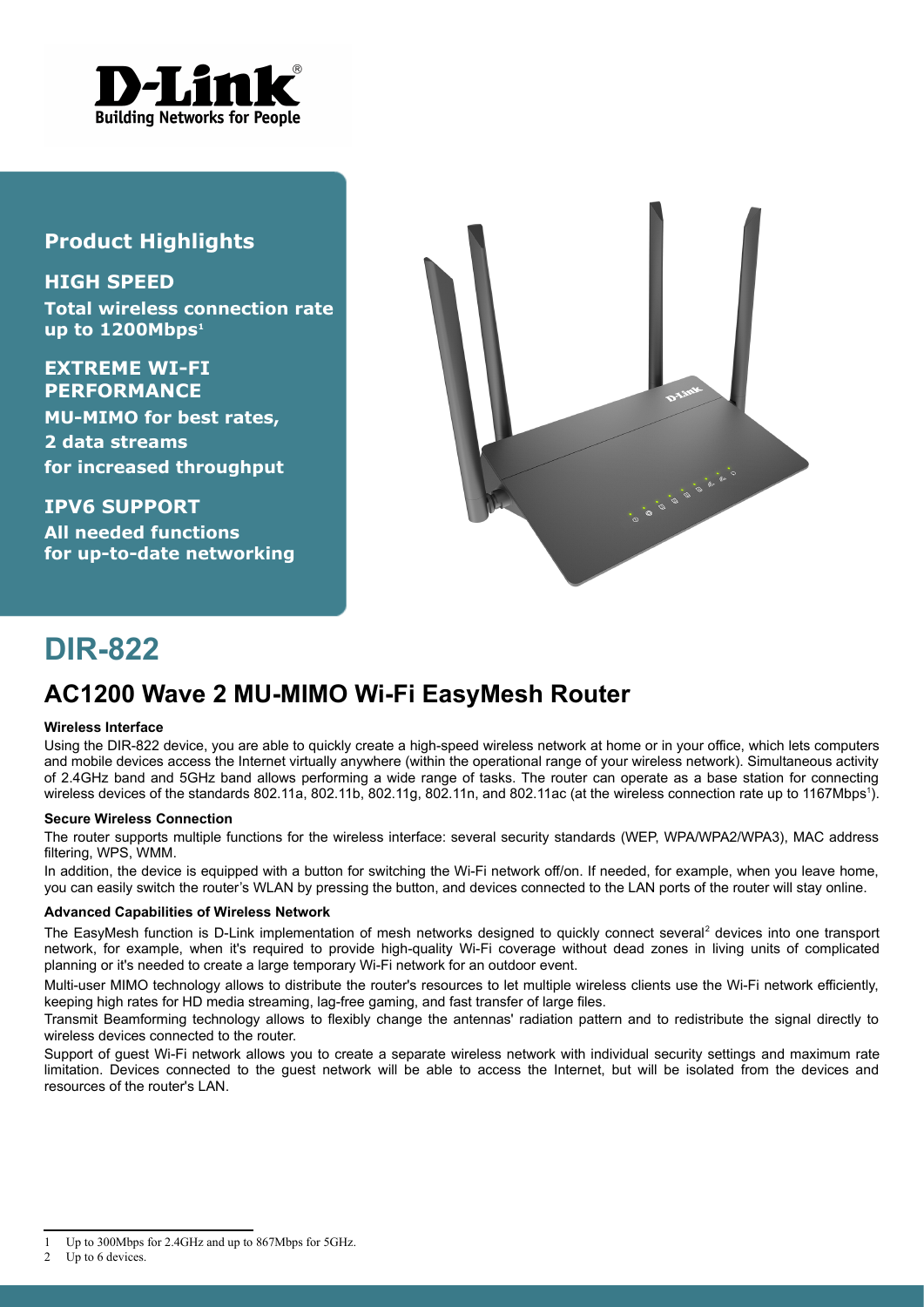

**DIR-822 AC1200 Wave 2 MU-MIMO Wi-Fi EasyMesh Router**

#### **Security**

The wireless router DIR-822 includes a built-in firewall. The advanced security functions minimize threats of hacker attacks, prevent unwanted intrusions to your network, and block access to unwanted websites for users of your LAN.

The SSH protocol support provides more secure remote configuration and management of the router due to encryption of all transmitted traffic, including passwords.

In addition, the router supports IPsec and allows to create secure VPN tunnels. Support of the IKEv2 protocol allows to provide simplified message exchange and use asymmetric authentication engine upon configuration of an IPsec tunnel.

Built-in Yandex.DNS service protects against malicious and fraudulent web sites and helps to block access to adult content on children's devices.

The router also supports the SkyDNS web content filtering service, which provides more settings and opportunities for safer Internet experience for home users of all ages and for professional activities of corporate users.

Now the schedules are also implemented; they can be applied to the rules and settings of the firewall and used to reboot the router at the specified time or every specified time period and to enable/disable the wireless network and the Wi-Fi filter.

The new ad blocking function effectively blocks advertisements which appear during web surfing.

#### **Easy configuration and update**

You can configure the settings of the wireless router DIR-822 via the user-friendly web-based interface (the interface is available in two languages – in Russian and in English).

The configuration wizard allows you to quickly switch DIR-822 to one of the following modes: router (for connection to a wired or wireless ISP), access point, repeater, or client, and then configure all needed setting for operation in the selected mode in several simple steps.

Also DIR-822 supports configuration and management via mobile application for Android and iPhone smartphones.

You can simply update the firmware: the router itself finds approved firmware on D-Link update server and notifies when ready to install it.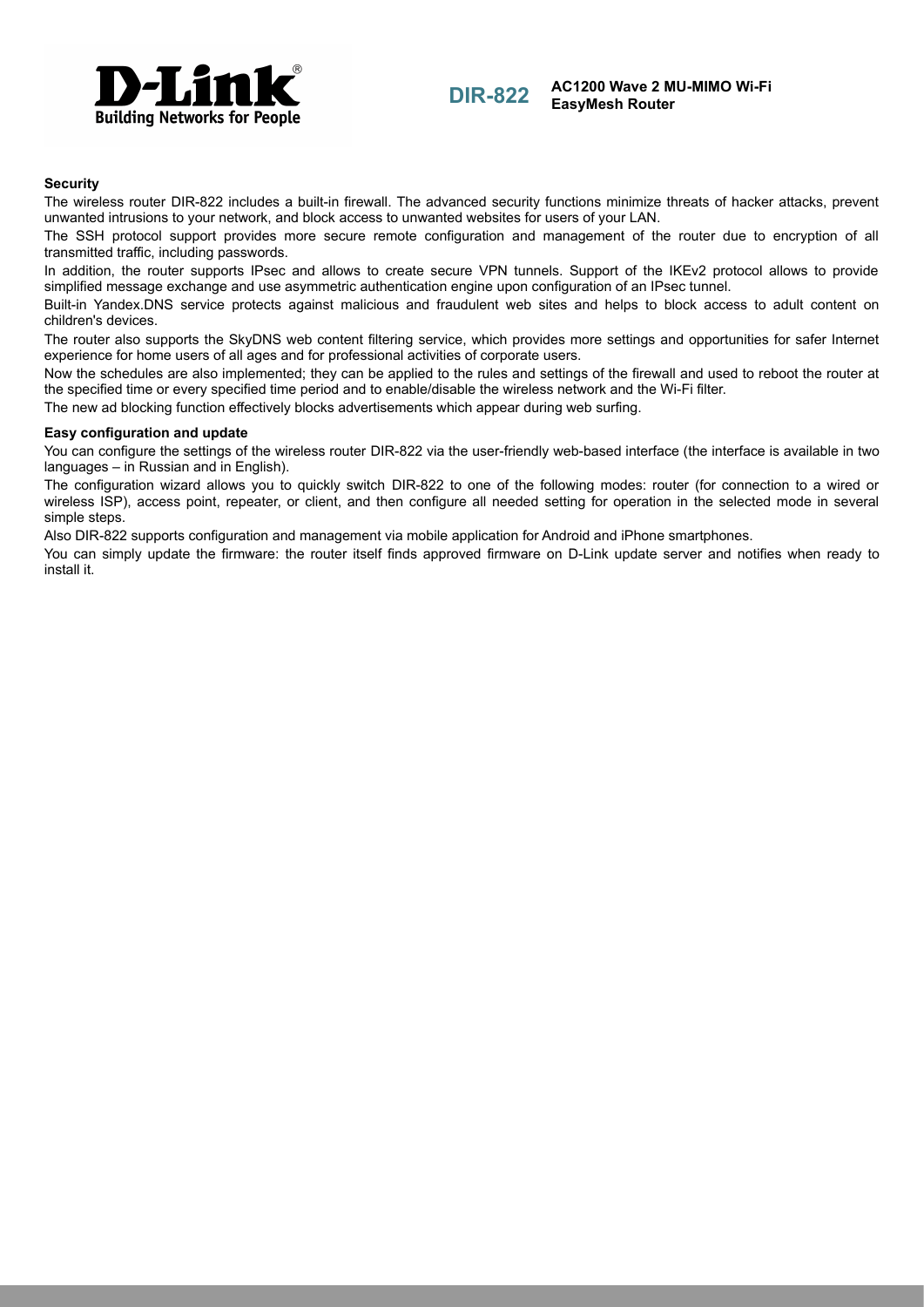

| <b>Hardware</b>        |                                                                                                                                                                                                                                                            |
|------------------------|------------------------------------------------------------------------------------------------------------------------------------------------------------------------------------------------------------------------------------------------------------|
| <b>Processor</b>       | RTL8197FH-VG5 (1GHz)<br>$\bullet$                                                                                                                                                                                                                          |
| <b>RAM</b>             | 128MB, DDR2, built in processor<br>٠                                                                                                                                                                                                                       |
| <b>Flash</b>           | 128MB, SPI NAND<br>$\bullet$                                                                                                                                                                                                                               |
| <b>Interfaces</b>      | 10/100BASE-TX WAN port<br>$\bullet$<br>4 10/100BASE-TX LAN ports<br>$\bullet$                                                                                                                                                                              |
| <b>LEDs</b>            | Power<br>$\bullet$<br>Internet<br>4 LAN LEDS<br>WLAN 2.4G<br><b>WLAN 5G</b><br><b>WPS</b>                                                                                                                                                                  |
| <b>Buttons</b>         | POWER button to power on/power off<br>$\bullet$<br>WIFI button to enable/disable wireless network<br>WPS button to connect mesh network devices and set up wireless connection<br>$\bullet$<br>RESET button to restore factory default settings<br>$\cdot$ |
| Antenna                | Four external non-detachable antennas (5dBi gain)<br>٠                                                                                                                                                                                                     |
| <b>MIMO</b>            | 2 x 2, MU-MIMO<br>$\bullet$                                                                                                                                                                                                                                |
| <b>Power connector</b> | Power input connector (DC)<br>$\bullet$                                                                                                                                                                                                                    |

| <b>Software</b>             |                                                                                                                                                                                                                                                                                                                                                                                                                                                                                                                                                                                                                                                                                                  |
|-----------------------------|--------------------------------------------------------------------------------------------------------------------------------------------------------------------------------------------------------------------------------------------------------------------------------------------------------------------------------------------------------------------------------------------------------------------------------------------------------------------------------------------------------------------------------------------------------------------------------------------------------------------------------------------------------------------------------------------------|
| <b>WAN connection types</b> | PPPoE<br>$\bullet$<br>IPv6 PPPoE<br><b>PPPoE Dual Stack</b><br>$\bullet$<br>Static IPv4 / Dynamic IPv4<br>Static IPv6 / Dynamic IPv6<br>PPPoE + Static IP (PPPoE Dual Access)<br>$\bullet$<br>PPPoE + Dynamic IP (PPPoE Dual Access)<br>٠<br>PPTP/L2TP + Static IP<br>$\bullet$<br>PPTP/L2TP + Dynamic IP                                                                                                                                                                                                                                                                                                                                                                                        |
| <b>Network functions</b>    | DHCP server/relay<br>$\bullet$<br>Advanced configuration of built-in DHCP server<br>$\bullet$<br>Stateful/Stateless mode for IPv6 address assignment, IPv6 prefix delegation<br>$\bullet$<br>Automatic obtainment of LAN IP address (for access point/repeater/client modes)<br>$\bullet$<br>DNS relay<br>٠<br>Dynamic DNS<br>Static IPv4/IPv6 routing<br><b>IGMP/MLD Proxy</b><br><b>RIP</b><br>$\bullet$<br>Support of UPnP IGD<br>Support of VLAN<br>WAN ping respond<br>Support of SIP ALG<br>Support of RTSP<br><b>WAN failover</b><br>Autonegotiation of speed, duplex mode, and flow control / Manual speed and duplex<br>mode setup for each Ethernet port<br>Built-in UDPXY application |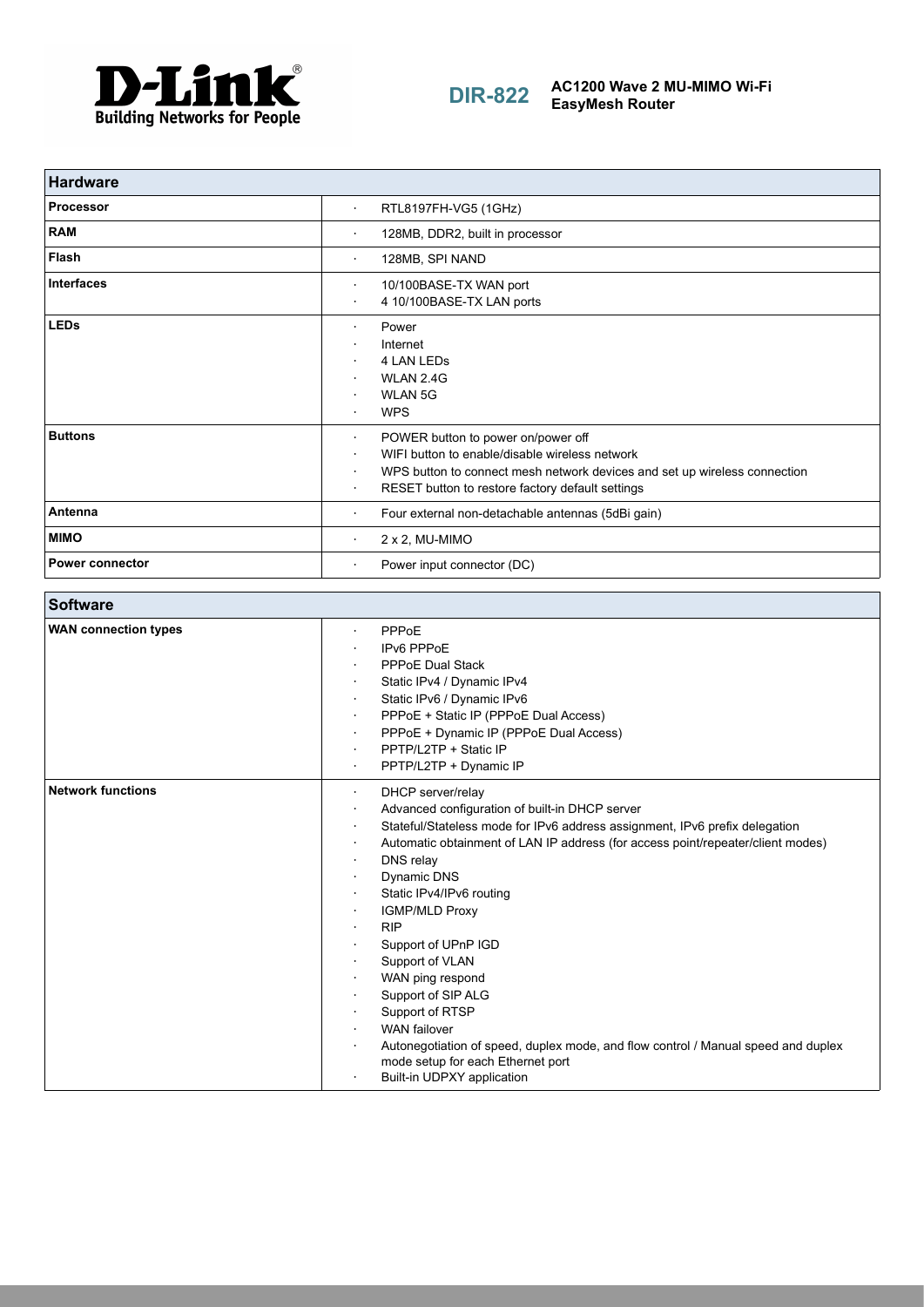

| <b>Software</b>                  |                                                                                                                                                                                                                                                                                                                                                                                                                                                                                                                                                                                                                                                                                                                                                                                                                                                           |
|----------------------------------|-----------------------------------------------------------------------------------------------------------------------------------------------------------------------------------------------------------------------------------------------------------------------------------------------------------------------------------------------------------------------------------------------------------------------------------------------------------------------------------------------------------------------------------------------------------------------------------------------------------------------------------------------------------------------------------------------------------------------------------------------------------------------------------------------------------------------------------------------------------|
| <b>Firewall functions</b>        | Network Address Translation (NAT)<br>$\bullet$<br>Stateful Packet Inspection (SPI)<br>IPv4/IPv6 filter<br><b>MAC</b> filter<br><b>URL</b> filter<br>Ad blocking function<br><b>DMZ</b><br>Virtual servers<br>Built-in Yandex.DNS web content filtering service<br>Built-in SkyDNS web content filtering service                                                                                                                                                                                                                                                                                                                                                                                                                                                                                                                                           |
| <b>VPN</b>                       | IPsec/PPTP/L2TP/PPPoE pass-through<br>٠<br><b>L2TP over IPsec</b><br><b>IPsec tunnels</b><br>Transport/Tunnel mode<br>IKEv1/IKEv2 support<br><b>DES</b> encryption<br><b>NAT Traversal</b><br>Support of DPD (Keep-alive for VPN tunnels)                                                                                                                                                                                                                                                                                                                                                                                                                                                                                                                                                                                                                 |
| <b>Management and monitoring</b> | Local and remote access to settings through SSH/TELNET/WEB (HTTP/HTTPS)<br>Bilingual web-based interface for configuration and management (Russian/English)<br>Support of D-Link Assistant application for Android and iPhone smartphones<br>Notification on connection problems and auto redirect to settings<br>Firmware update via web-based interface<br>Automatic notification on new firmware version<br>Saving/restoring configuration to/from file<br>Support of logging to remote host<br>Automatic synchronization of system time with NTP server and manual time/date setup<br>Ping utility<br>Traceroute utility<br>TR-069 client<br>Schedules for rules and settings of firewall, automatic reboot, and enabling/disabling<br>wireless network and Wi-Fi filter<br>Automatic upload of configuration file from ISP's server (Auto Provision) |

| <b>Wireless Module Parameters</b>                                                                                     |                                                                                                                                                                                                                                                                                                                                                                                                                                                                                    |
|-----------------------------------------------------------------------------------------------------------------------|------------------------------------------------------------------------------------------------------------------------------------------------------------------------------------------------------------------------------------------------------------------------------------------------------------------------------------------------------------------------------------------------------------------------------------------------------------------------------------|
| <b>Standards</b>                                                                                                      | IEEE 802.11ac Wave 2<br>$\bullet$<br>IEEE 802.11a/b/q/n<br>IEEE 802.11k/v<br><b>IEEE 802.11w</b>                                                                                                                                                                                                                                                                                                                                                                                   |
| <b>Frequency range</b><br>The frequency range depends upon the radio<br>frequency requiations applied in your country | $2400 \sim 2483.5$ MHz<br>$\bullet$<br>$5150 \sim 5350$ MHz<br>$5650 \sim 5850$ MHz                                                                                                                                                                                                                                                                                                                                                                                                |
| <b>Wireless connection security</b>                                                                                   | <b>WEP</b><br>WPA/WPA2 (Personal/Enterprise)<br>WPA3 (Personal)<br><b>MAC</b> filter<br>WPS (PBC/PIN)                                                                                                                                                                                                                                                                                                                                                                              |
| <b>Advanced functions</b>                                                                                             | EasyMesh function<br>Support of client mode<br>WMM (Wi-Fi QoS)<br>Information on connected Wi-Fi clients<br>Advanced settings<br>Guest Wi-Fi / support of MBSSID<br>Rate limitation for wireless network/separate MAC addresses<br>$\bullet$<br>Periodic scan of channels, automatic switch to least loaded channel<br>Support of 5GHz TX Beamforming<br>Autonegotiation of channel bandwidth in accordance with environment conditions (20/40)<br>Coexistence)<br>Support of STBC |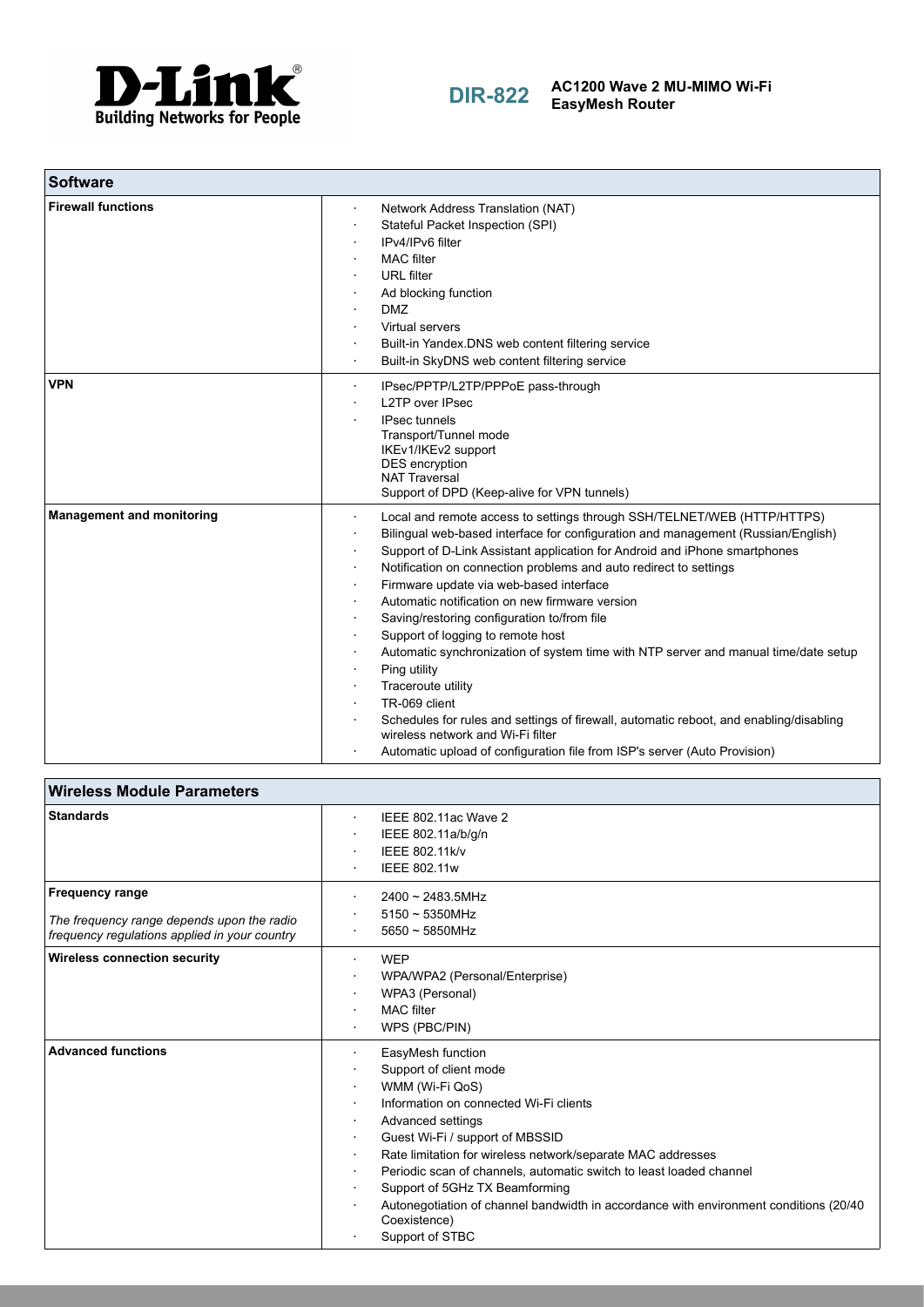

**DIR-822 AC1200 Wave 2 MU-MIMO Wi-Fi EasyMesh Router**

| <b>Wireless Module Parameters</b>                                                                                                                               |                                                                                                                                                                                                                                                                                                                                                                                                                                                                                                                                                                                                                                                                                                                                                                                                                                                                                                                                               |
|-----------------------------------------------------------------------------------------------------------------------------------------------------------------|-----------------------------------------------------------------------------------------------------------------------------------------------------------------------------------------------------------------------------------------------------------------------------------------------------------------------------------------------------------------------------------------------------------------------------------------------------------------------------------------------------------------------------------------------------------------------------------------------------------------------------------------------------------------------------------------------------------------------------------------------------------------------------------------------------------------------------------------------------------------------------------------------------------------------------------------------|
| <b>Wireless connection rate</b>                                                                                                                                 | IEEE 802.11a: 6, 9, 12, 18, 24, 36, 48, and 54Mbps<br>IEEE 802.11b: 1, 2, 5.5, and 11Mbps<br>$\bullet$<br>IEEE 802.11g: 6, 9, 12, 18, 24, 36, 48, and 54Mbps<br>IEEE 802.11n (2.4GHz): from 6.5 to 300Mbps (MCS0-MCS15)<br>IEEE 802.11n (5GHz): from 6.5 to 300Mbps (from MCS0 to MCS15)<br>IEEE 802.11ac (5GHz): from 6.5 to 867Mbps (from MCS0 to MCS9)<br>$\bullet$                                                                                                                                                                                                                                                                                                                                                                                                                                                                                                                                                                        |
| <b>Transmitter output power</b><br>The maximum value of the transmitter output<br>power depends upon the radio frequency<br>regulations applied in your country | 802.11a (typical at room temperature 25 °C)<br>$\bullet$<br>14dBm at 6, 9, 12, 18, 24Mbps<br>13dBm at 36Mbps<br>12.5dBm at 48Mbps<br>12dBm at 54Mbps<br>802.11b (typical at room temperature 25 °C)<br>15dBm at 1, 2, 5.5, 11Mbps<br>802.11g (typical at room temperature 25 °C)<br>15dBm at 6, 9, 12, 18, 24, 36, 48, 54Mbps<br>802.11n (typical at room temperature 25 °C)<br>2.4GHz, HT20<br>15dBm at MCS0~7<br>2.4GHz, HT40<br>15dBm at MCS0~7<br>5GHz, HT20<br>14dBm at MCS0~4<br>13dBm at MCS5<br>12.5dBm at MCS6<br>12dBm at MCS7<br>5GHz, HT40<br>14dBm at MCS0~2<br>13dBm at MCS3~4<br>12.5dBm at MCS5~6<br>12dBm at MCS7<br>802.11ac (typical at room temperature 25 °C)<br>VHT20<br>14dBm at MCS0~4<br>13dBm at MCS5<br>12dBm at MCS6<br>11dBm at MCS7/8<br>VHT40<br>14dBm at MCS0~2<br>13dBm at MCS3~4<br>12dBm at MCS5~6<br>11dBm at MCS7/8/9<br>VHT80<br>14dBm at MCS0~4<br>13dBm at MCS5~6<br>12dBm at MCS7<br>11dBm at MCS8/9 |
| <b>Receiver sensitivity</b>                                                                                                                                     | 802.11a (typical at PER < 10% (1000-byte PDUs) at room temperature 25 °C)<br>-82dBm at 6Mbps<br>-81dBm at 9Mbps<br>-79dBm at 12Mbps<br>-77dBm at 18Mbps<br>-74dBm at 24Mbps<br>-70dBm at 36Mbps<br>-66dBm at 48Mbps<br>-65dBm at 54Mbps<br>802.11b (typical at PER = 8% (1000-byte PDUs) at room temperature 25 °C)<br>-80dBm at 1Mbps<br>-80dBm at 2Mbps<br>-76dBm at 5.5Mbps<br>-76dBm at 11Mbps                                                                                                                                                                                                                                                                                                                                                                                                                                                                                                                                            |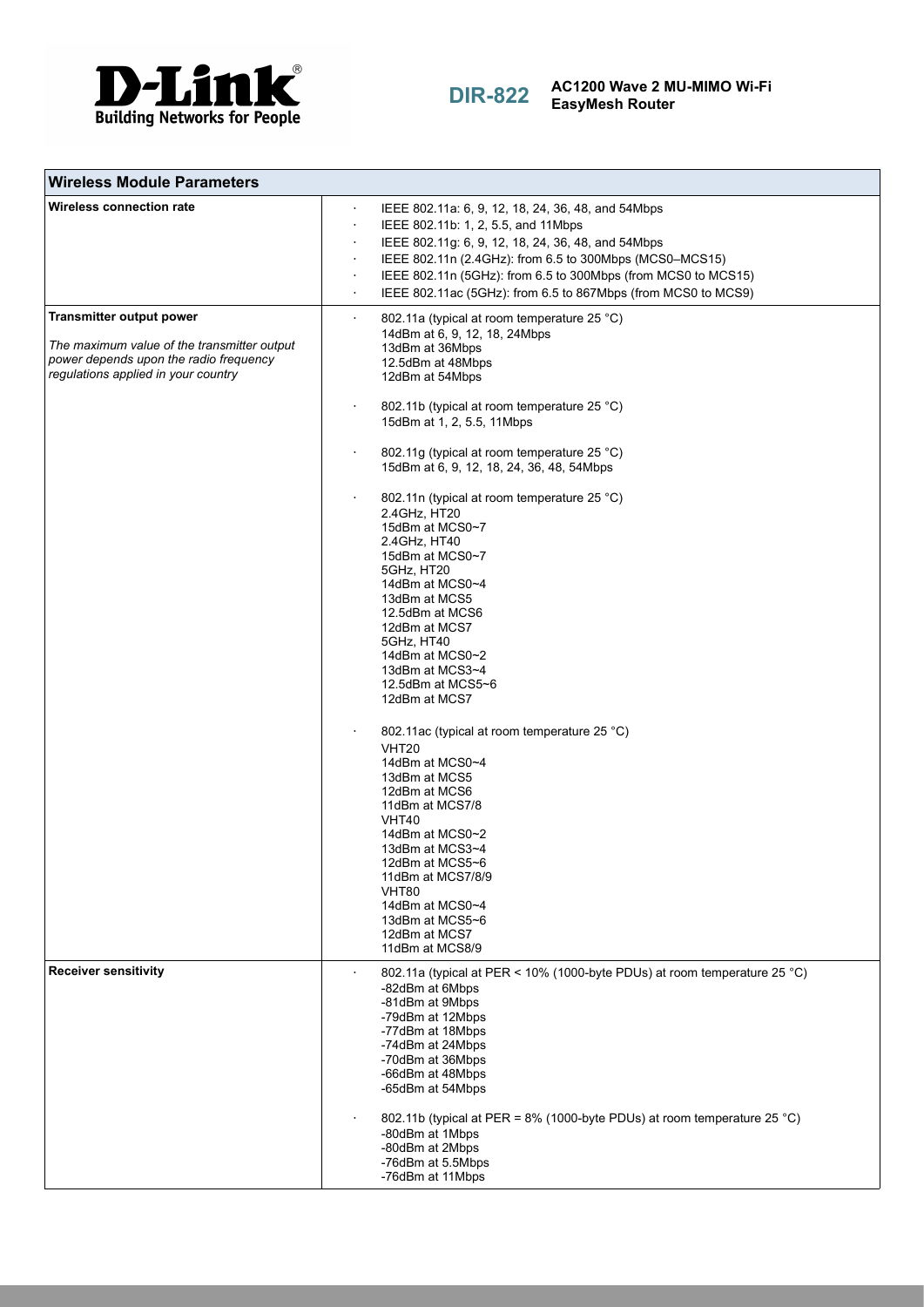



**DIR-822 AC1200 Wave 2 MU-MIMO Wi-Fi EasyMesh Router**

| <b>Wireless Module Parameters</b> |                                                                                                                                                                                                                                                                                                                                                                                                                                                                                                                                                                                                                                                               |
|-----------------------------------|---------------------------------------------------------------------------------------------------------------------------------------------------------------------------------------------------------------------------------------------------------------------------------------------------------------------------------------------------------------------------------------------------------------------------------------------------------------------------------------------------------------------------------------------------------------------------------------------------------------------------------------------------------------|
|                                   | 802.11g (typical at PER < 10% (1000-byte PDUs) at room temperature 25 °C)<br>$\cdot$<br>-82dBm at 6Mbps<br>-81dBm at 9Mbps<br>-79dBm at 12Mbps<br>-77dBm at 18Mbps<br>-74dBm at 24Mbps<br>-70dBm at 36Mbps<br>-66dBm at 48Mbps<br>-65dBm at 54Mbps                                                                                                                                                                                                                                                                                                                                                                                                            |
|                                   | 802.11n (typical at PER = 10% (1000-byte PDUs) at room temperature 25 °C)<br>2.4GHz, HT20<br>-82dBm at MCS0<br>-79dBm at MCS1<br>-77dBm at MCS2<br>-74dBm at MCS3<br>-70dBm at MCS4<br>-66dBm at MCS5<br>-65dBm at MCS6<br>-64dBm at MCS7<br>2.4GHz, HT40<br>-79dBm at MCS0<br>-76dBm at MCS1<br>-74dBm at MCS2<br>-71dBm at MCS3<br>-67dBm at MCS4<br>-63dBm at MCS5<br>-62dBm at MCS6<br>-61dBm at MCS7<br>5GHz, HT20<br>-82dBm at MCS0<br>-79dBm at MCS1<br>-77dBm at MCS2<br>-74dBm at MCS3<br>-70dBm at MCS4<br>-66dBm at MCS5<br>-65dBm at MCS6<br>-64dBm at MCS7<br>5GHz, HT40<br>-79dBm at MCS0<br>-76dBm at MCS1<br>-74dBm at MCS2<br>-71dBm at MCS3 |
|                                   | -67dBm at MCS4<br>-63dBm at MCS5<br>-62dBm at MCS6<br>-61dBm at MCS7<br>802.11ac (typical at PER = 10% (1000-byte PDUs) at room temperature 25 °C)<br>VHT <sub>20</sub><br>-82dBm at MCS0<br>-79dBm at MCS1<br>-77dBm at MCS2<br>-74dBm at MCS3                                                                                                                                                                                                                                                                                                                                                                                                               |
|                                   | -70dBm at MCS4<br>-66dBm at MCS5<br>-65dBm at MCS6<br>-64dBm at MCS7<br>-56dBm at MCS8<br>VHT40<br>-79dBm at MCS0<br>-76dBm at MCS1<br>-74dBm at MCS2<br>-71dBm at MCS3<br>-67dBm at MCS4<br>-63dBm at MCS5<br>-62dBm at MCS6<br>-61dBm at MCS7<br>-56dBm at MCS8<br>-54dBm at MCS9                                                                                                                                                                                                                                                                                                                                                                           |